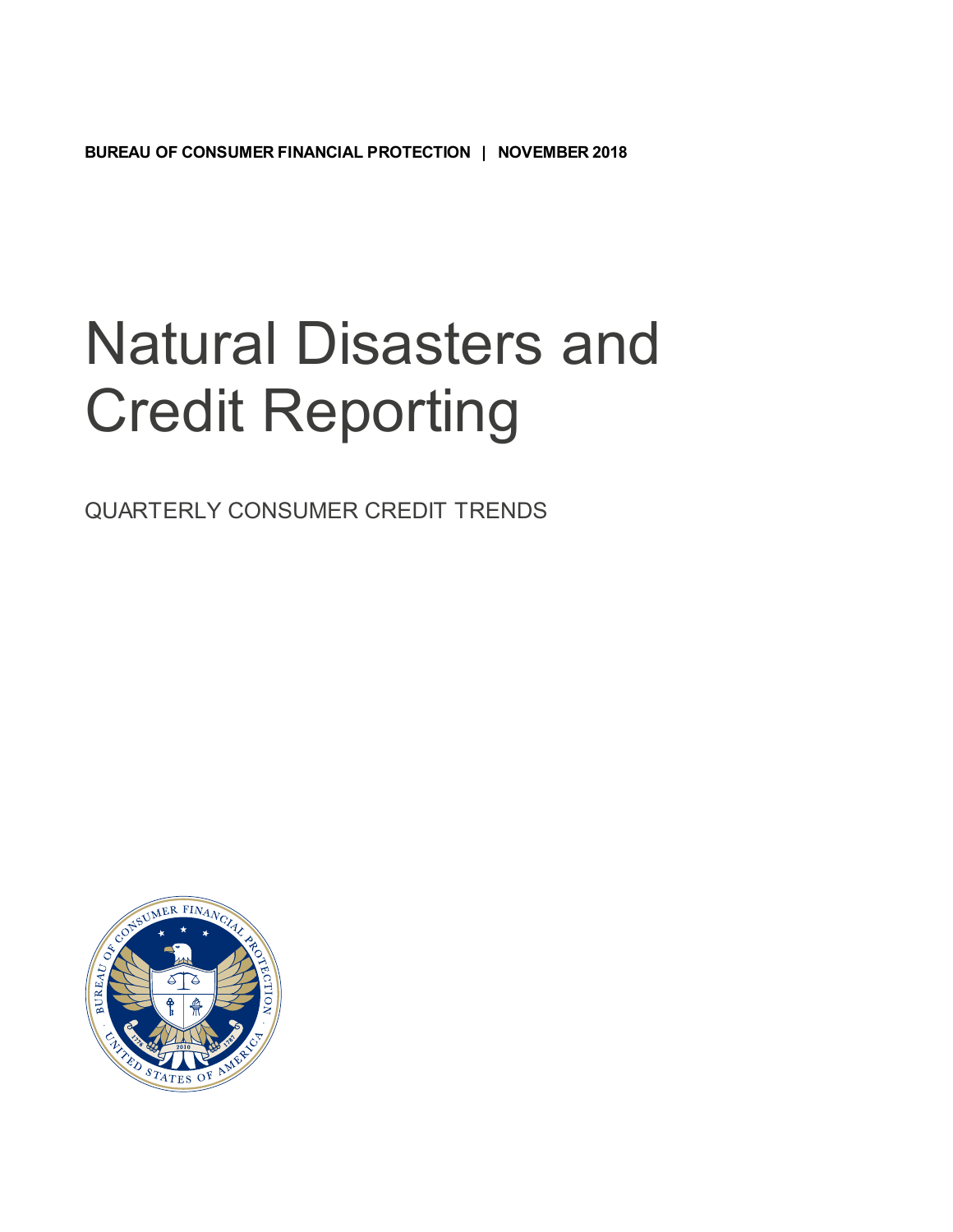This is part of a series of quarterly reports on consumer credit trends produced by the Bureau of Consumer Financial Protectionusing a longitudinal, nationally-representative sample of approximately five million de-identified credit records from one of the three nationwide credit reporting companies.[∗](#page-1-0)

l

<span id="page-1-0"></span><sup>∗</sup> Report prepared by Daniel Ba nko-Ferran and Judith Ricks in the Office of Research.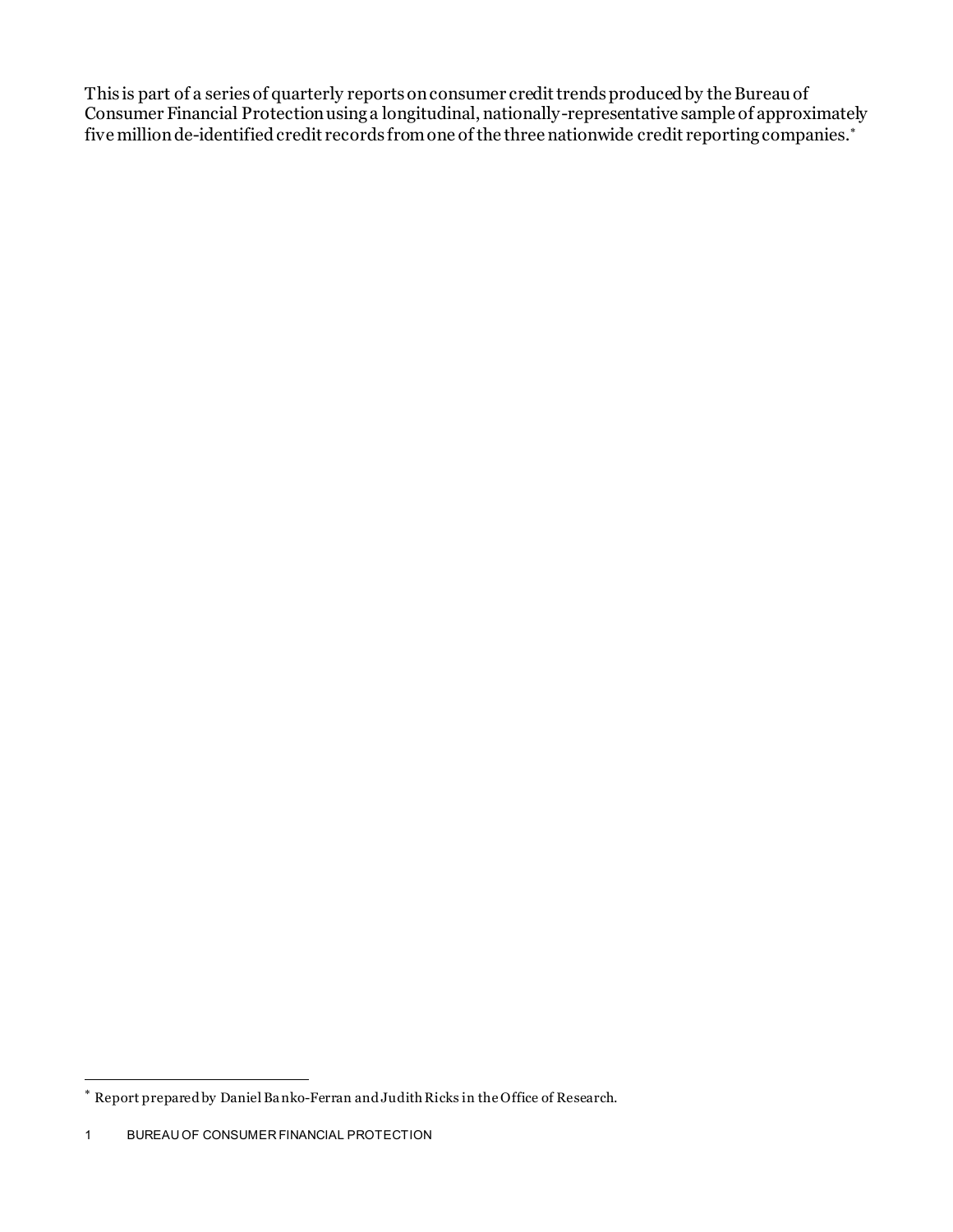Natural disasters can cause substantial property destruction and personal injury, including the loss of life. Importantly, natural disasters can also result in negative shocks to household finances such as lost income and major unexpected expenses (e.g., home or automobile repair costs). [1](#page-2-0) As a result, many financial institutions offer financial relief or assistance that often includes payment relief for customers affected by natural disasters.

This *Quarterly Consumer Credit Trends* report uses the Bureau's consumer credit panel to examine how natural disasters affect consumers' credit reports and potentially their financial well-being.<sup>[2](#page-2-1)</sup> It also provides information on how financial institutions furnishinformation onnatural disaster assistance to credit reporting agencies. Financial institutions are not required to furnish this information. For institutions that do, the Consumer Data Industry Association (CDIA) provides a standardized approach for reporting natural disaster assistance that financial institutions may opt to follow.[3](#page-2-2) The CDIA guidance includes use of a natural disaster special comment code in combination with furnishing information on the current account status that applies or whether the account is deferred.[4](#page-2-3)

Little is known about the extent to which financial institutions furnishinformation onnatural disaster assistance or how furnishing may vary by industry and consumer type. This report documents the prevalence of natural disaster comment codes in credit records to shed light on current practices for natural disaster reporting. It also documents how this reportingmay vary based on account characteristics and consumer credit score.

The data include information on a special comment code listed as "Affected by natural or declared disaster." In 2017, roughly 8.3 percent of consumer credit reports included this comment code at least once. This estimate is comparable to the Federal Emergency Management Agency's (FEMA) estimates

 $\overline{a}$ 

<span id="page-2-0"></span><sup>&</sup>lt;sup>1</sup> One recent study of the economic effects of natural disasters on consumers and households estimates that checking a ccount in flows fall 20 percent and outflows fall by more than 30 percent after a natural disaster. See J.P. Mor gan Chase & Co. In stitute (2018), "Weathering the Storm: The Financial Impacts of Hurricanes Harvey and Irma on One Million Hou seholds." Available at www.jpmorganchase.com/corporate/institute/report-weathering-the-storm.htm. Another study fin ds a general increase in consumers' credit utilization after an event and, for some groups, an increase in bankruptcies. See Tr an, B. and T. Sheldon (2018), "Same storm, different disasters: Consumer credit access, income inequality, and natural disa ster recov ery." Available a t [www.aeaweb.org/conference/2018/preliminary/paper/KaN3Ar6t](http://www.aeaweb.org/conference/2018/preliminary/paper/KaN3Ar6t).

<span id="page-2-1"></span><sup>&</sup>lt;sup>2</sup> The Bureau of Consumer Financial Protection's Consumer Credit Panel (CCP) is a 1-in-48 sample of consumer credit profiles. Th e data contain detailed information on the balances and payment status of loans and other debts held by de-identified con sumers in the panel.

<span id="page-2-2"></span><sup>3</sup> See Con sumer Da ta In dustry Association (June 2018), "FAQ 58 – Reporting of Natural or Declared Disaster". Available at [w ww.cdiaonline.org/resources/furnishers-of-data-ov erview/metro2-information/](http://www.cdiaonline.org/resources/furnishers-of-data-overview/metro2-information/).

<span id="page-2-3"></span><sup>4</sup> Deferment is a temporary pause on r equired payments creditors offer consumers in specific situations.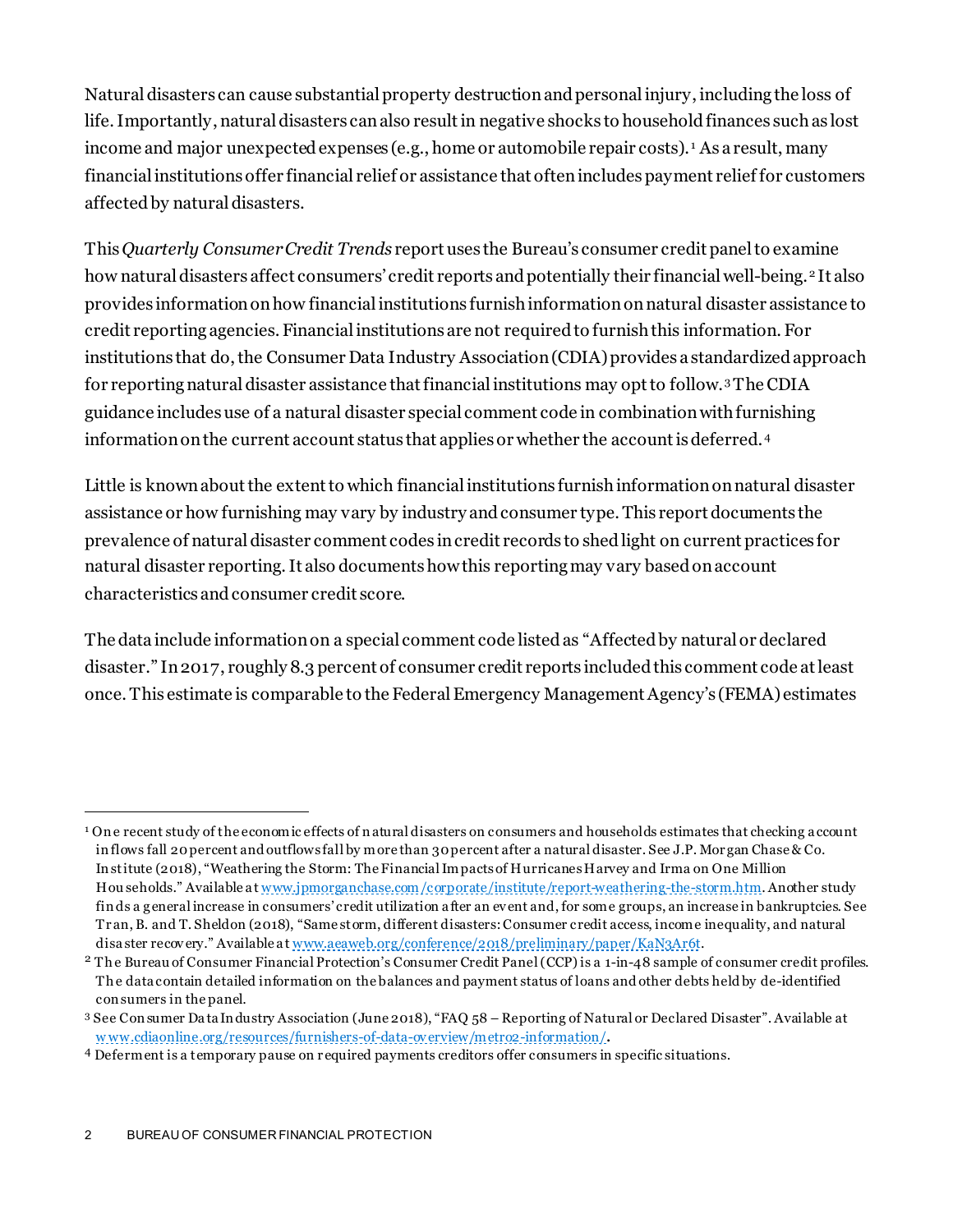that disasters affected roughly 8percent of U.S. residents in2017. [5](#page-3-0) Among tradelines that received this comment code, the code was present for two months, on average.

The remainder of this report focuses on Hurricane Harvey, which made landfall on August 25, 2017, near Houston, Texas. Hurricane Harvey is tied with Hurricane Katrina as the costliest hurricane in U.S. history with roughly  $$125$  billion in damages<sup>[6](#page-3-1)</sup> and roughly 373,000 individuals requesting FEMA assistance. [7](#page-3-2) This report's geographic focus is on the Houston-The Woodlands-Sugar Land, TX, metropolitan statistical area (Houston MSA),  $^8$  $^8$  which corresponds to a sample of roughly 77,000  $\,$ consumer credit records and 429,000 consumer tradelines in August 2017.

Figure 1 shows the percent of tradelinesby monthwith the natural disaster comment code (NDC)or deferment payment code (DPC) and the percent of consumer credit reports with the natural disaster comment code from May 2017 to April 2018on at least one account.[9](#page-3-4) The fraction of tradelineswith the natural disaster comment code increased from roughly zero percent before August 2017 to five percent in September 2017. In October 2017, the percent of tradelineswith the natural disaster comment code increased further to 10.4 percent. The share remained around this level through November 2017 before declining to 1.2 percent in April 2018, which is still higher than the pre-hurricane levels.

Deferred payments increased slightly from August to September 2017 and then fell back to prehurricane levels by December 2017. This suggests that creditors that furnished information on disaster assistance during Hurricane Harvey primarily used the natural disaster comment code rather than the deferred payment code. For this reason, the remainder of this report focuses on tradelines withthe natural disaster comment code and not those with the deferred payment code.

Figure 1 also shows the share of consumers in the Houston MSA with a natural disaster comment code reported on their credit report with respect to at least one account. Even as reporting increased sharply in the three months after Hurricane Harvey hit, fewer than half of Houston area consumers had one of their accounts include a natural disaster comment code. Reporting at the consumer level peaks at 38.6 percentin November 2017.

<span id="page-3-0"></span><sup>5</sup> See FEMA Release HQ-17-191 (2017), " FEMA Reflects on Historic Year." Available at www.fema.gov/news[r elease/2017/12/29/fema-reflects-historic-y ear](http://www.fema.gov/news-release/2017/12/29/fema-reflects-historic-year). l

<span id="page-3-1"></span><sup>6</sup> See Na tional Hurricane Center (2018), " Costliest U.S. tropical cyclones tables updated." Available at [w ww.nhc.noaa.gov /news/UpdatedCostliest.pdf](http://www.nhc.noaa.gov/news/UpdatedCostliest.pdf).

<span id="page-3-2"></span><sup>7</sup> See Federal Emergency Management Agency, "Texas Hurricane Harvey (DR-4332)." Available at [h ttps://www.fema.gov /disaster/4332](https://www.fema.gov/disaster/4332) .

<span id="page-3-3"></span><sup>8</sup> The Office of Ma nagement and Bu dget defines the Houston-The Woodlands-Sugarland, TX MSA to include nine counties: Ha rris, Fort Bend, Mon tgomery, Brazoria, Galveston, Liberty, Waller, Chambers, and Austin.

<span id="page-3-4"></span><sup>9</sup> Wh ile the focus of this r eport is on the natural disaster comment code, many financial institutions mention the use of defermentfor natural disaster a ssistance. Guidelines for this approach are prov ided by the CDIA .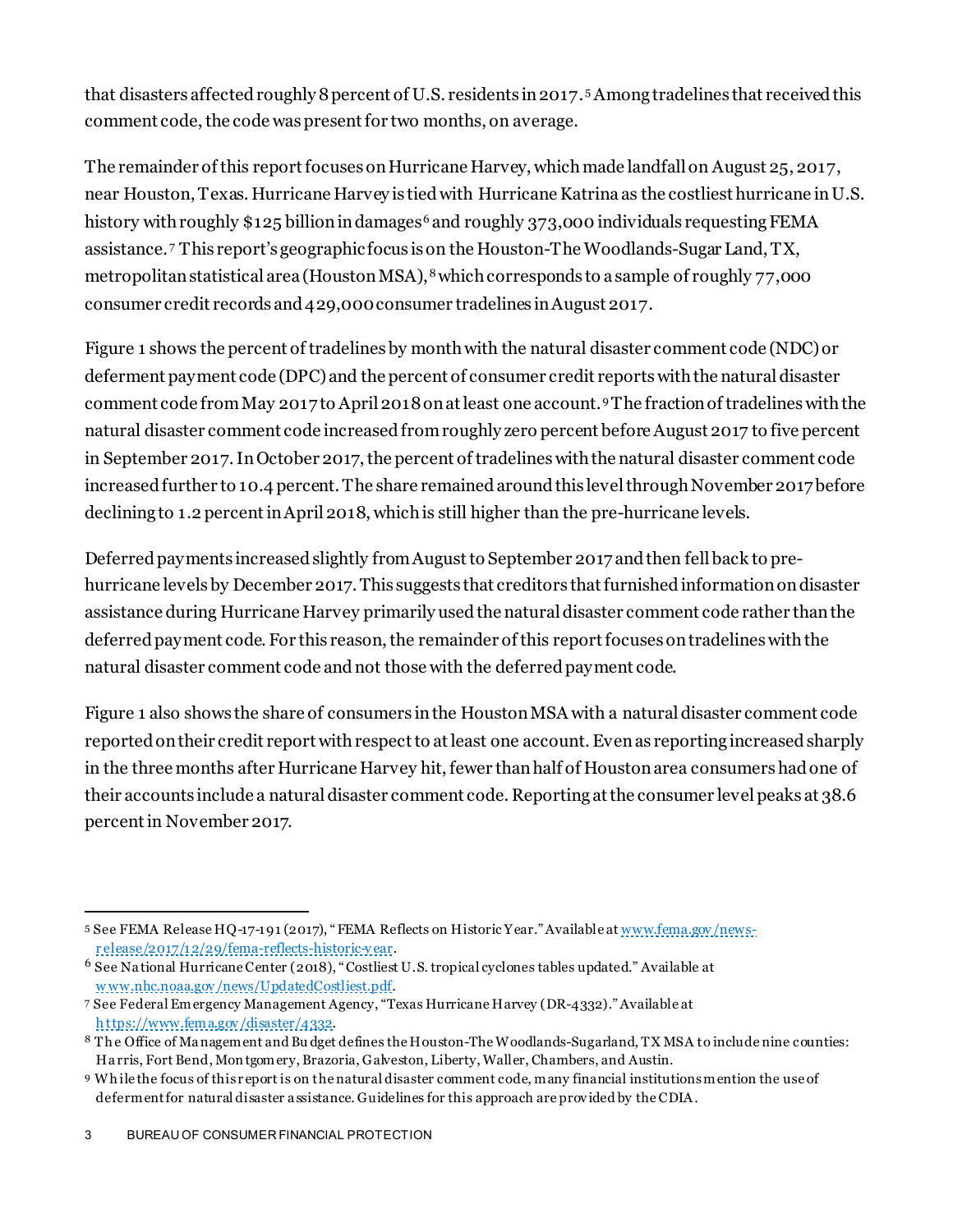

Figure 2 shows the proportion of tradelines that had the natural disaster comment code by county in Texas in October 2017.<sup>10</sup> The proportion was substantially higher in southeast Texas compared to other parts of the state that were less likely to be affected by the hurricane. Areas with higher proportions of tradelines marked with the natural disaster comment code align closely with FEMA-designated disaster areas in Texas for this period.<sup>11</sup>

l

<span id="page-4-0"></span><sup>&</sup>lt;sup>10</sup> The percentages shown in Figure 2 are likely a ttributable to Hurricane Harvey because very few accounts had natural disa ster flags in the months before it hit; more than 90 percent of counties had no accounts with the natural disaster flag.

<span id="page-4-1"></span><sup>&</sup>lt;sup>11</sup> See FEMA Disaster Declaration Map available at fema.gov.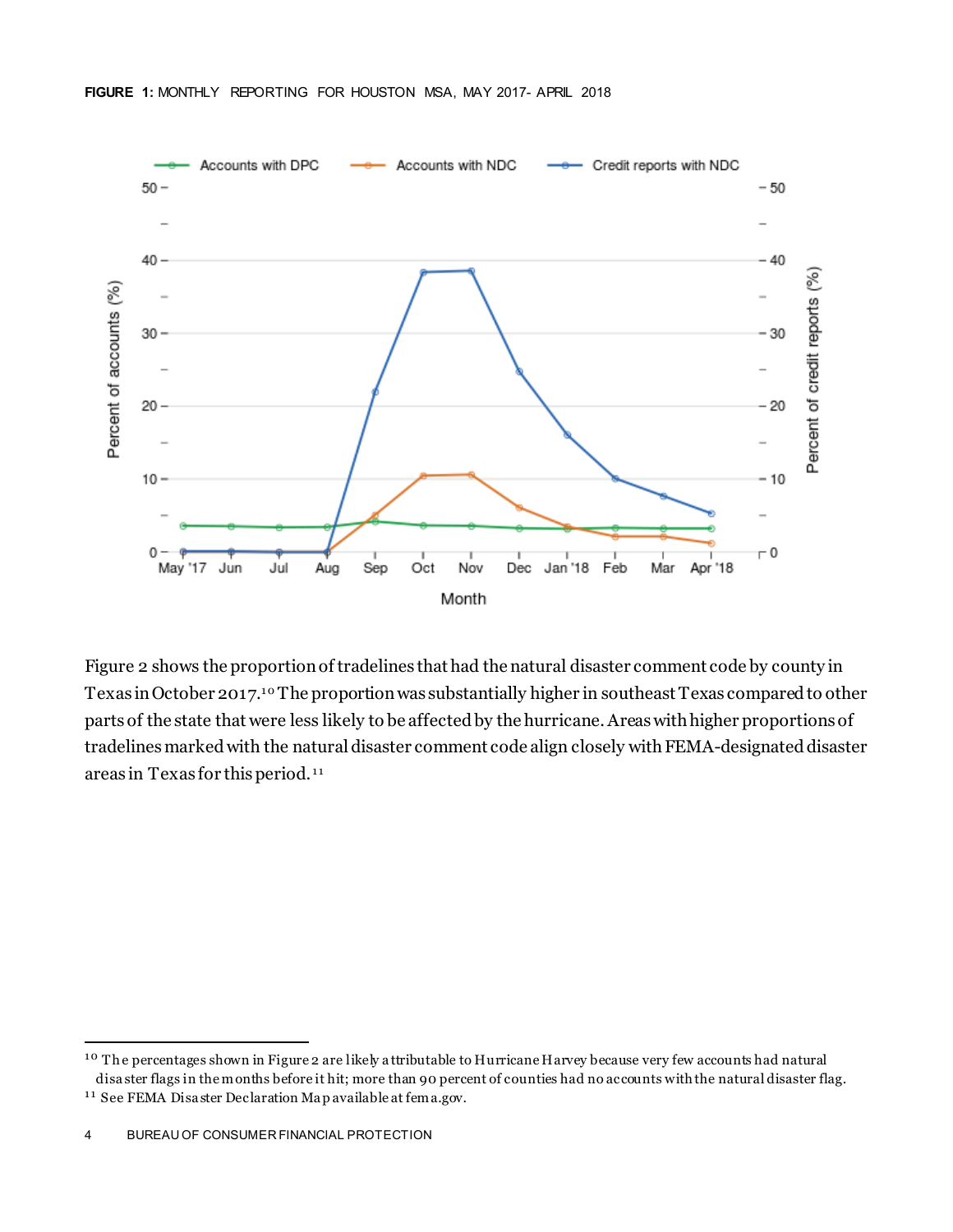

Table 1 provides a breakdown of natural disaster comment code furnishing for auto loans, mortgage loans, student loans, and credit card tradelines in September through November 2017.12 The columns categorize institutions based on the proportion of the institution's tradelines with the natural disaster comment code. The first row for each industry shows the share of firms that fall into each category, and the second row shows the corresponding market shares. Market shares are defined as the shares of Houston-area tradelines held by the firms in that category. Mostfirms in each industry didnot use the natural disaster comment code at all. For example, 84 percent of firms that report mortgage tradelines and 93.7 percent of firms that report auto loan tradelines did not use the code. At the other extreme, 4.7 percent of firms in the auto loan industry and 10.1 percent of firms in the mortgage industry used the natural disaster comment code on more than half of their tradelines. No student loan furnishers and 2.4 percent of credit-card furnishers flagged more than half their tradelines.

Firms which flagged most of their tradelines are larger, on average, than those that did not use the flag at all, so the market shares for the former group are muchlarger than their firm share. This is especially

<span id="page-5-0"></span> $12$  Roughly 96 percent of all accounts are reported as being in active repayment during the period of a nalysis. This value is sm aller for student loan accounts where roughly 65 percent report being in active repayment over the period of analysis. l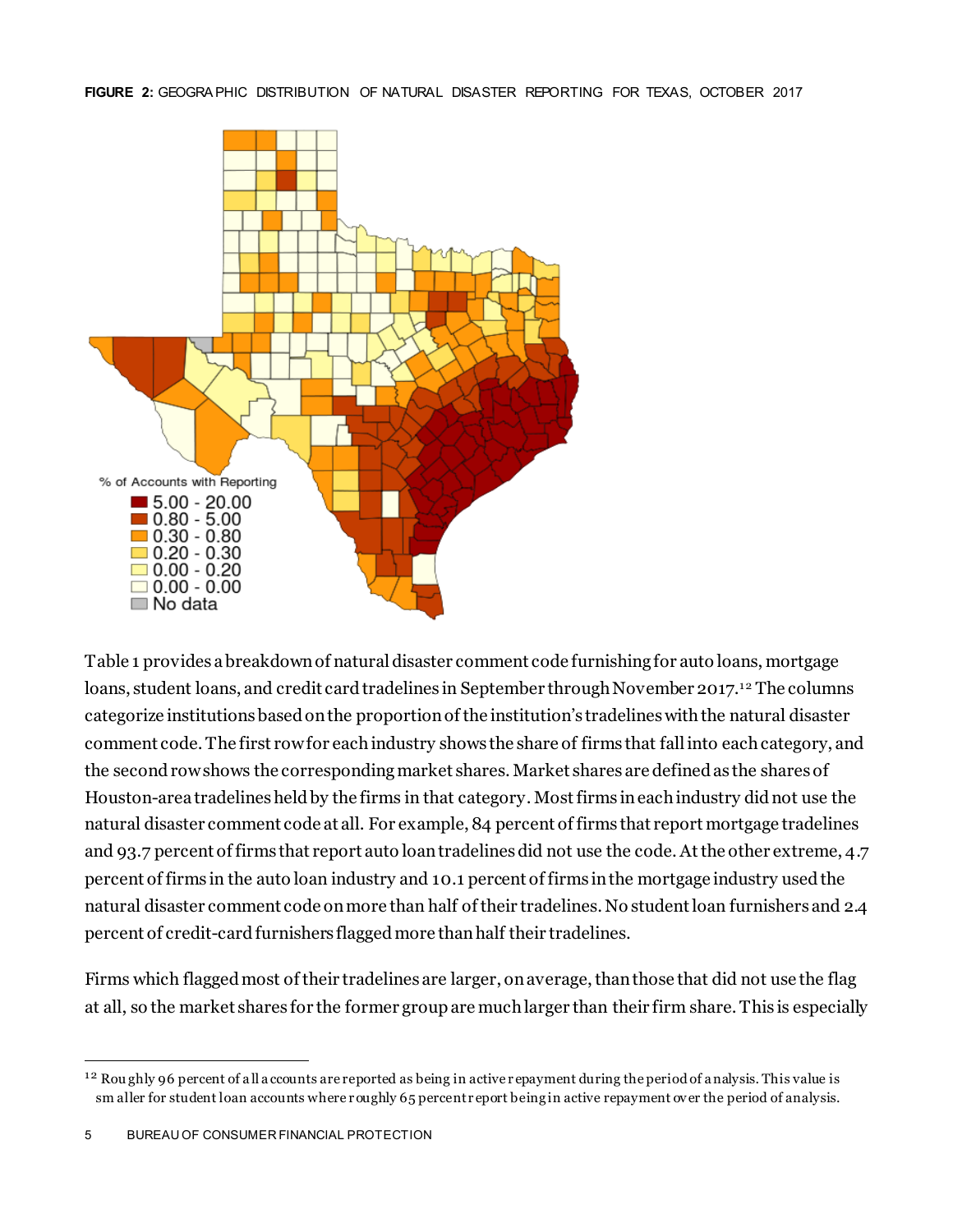true for auto and mortgage firms:the market share for auto loan furnishers who reported the natural disaster code on a majority of their tradelineswas 18.5 percent, and the corresponding market share for mortgage lenders was just less than 36 percent. While, on average, larger firms reported the natural disaster comment code more often, this relationship is not very strong: for each industry, the average share of firms (the ratio of the market share to the firm share) is largest for firms in the middle category, who reported the code on some but not most tradelines.<sup>13</sup>

| <b>Industry</b>     |                     | 0%   | $>0\% - 50\%$    | >50% |
|---------------------|---------------------|------|------------------|------|
| <b>Auto</b>         | <b>Firm Share</b>   | 93.2 | 2.0              | 4.7  |
|                     | <b>Market Share</b> | 72.2 | 9.4              | 18.5 |
| <b>Mortgage</b>     | <b>Firm Share</b>   | 84.0 | $\overline{5.9}$ | 10.1 |
|                     | <b>Market Share</b> | 42.0 | 22.1             | 35.9 |
| <b>Student Loan</b> | <b>Firm Share</b>   | 85.2 | 14.9             | 0.0  |
|                     | <b>Market Share</b> | 5.3  | 94.8             | 0.0  |
| <b>Credit Card</b>  | <b>Firm Share</b>   | 94.3 | $\overline{3.3}$ | 2.4  |
|                     | <b>Market Share</b> | 64.6 | 31.9             | 3.5  |

**TABLE 1:** DISTRIBUTION OF SERVICER-LEV EL NATURAL DISASTER REPORTING (% OF TRADELINES) BY INDUSTRY, SEPTEMBER 2017 – NOVEMBER 2017 (PERCENT)

This report next considers the differences in tradelines with and without the natural disaster comment code. The data are broken down into two tradeline-level groups based onthe natural disaster comment code status in September 2017 through December 2017. The first group consists of tradelines that shifted from not having to having a natural disaster comment code in the four months following the hurricane ("NDC Flagged"). The second group consists of tradelines that had no natural disaster comment code in any of the four months before and after the hurricane struck ("NDC Never Flagged").

<span id="page-6-0"></span> $13$  Similarly, although the firms that reported the natural disaster flag on most of their tradelines tend to be larger on average, m ost of them are nonetheless quite small. The median market share for firms who flagged more than 50 percent of their loanswas 0.16 percent for auto loans and mortgages, and 0.02 percent for credit cards. The corresponding median market sh a res for firms that reported n o natural disaster codes were 0.005 (auto), 0.007 (mortgages), and 0.001 (credit cards) (not sh own). l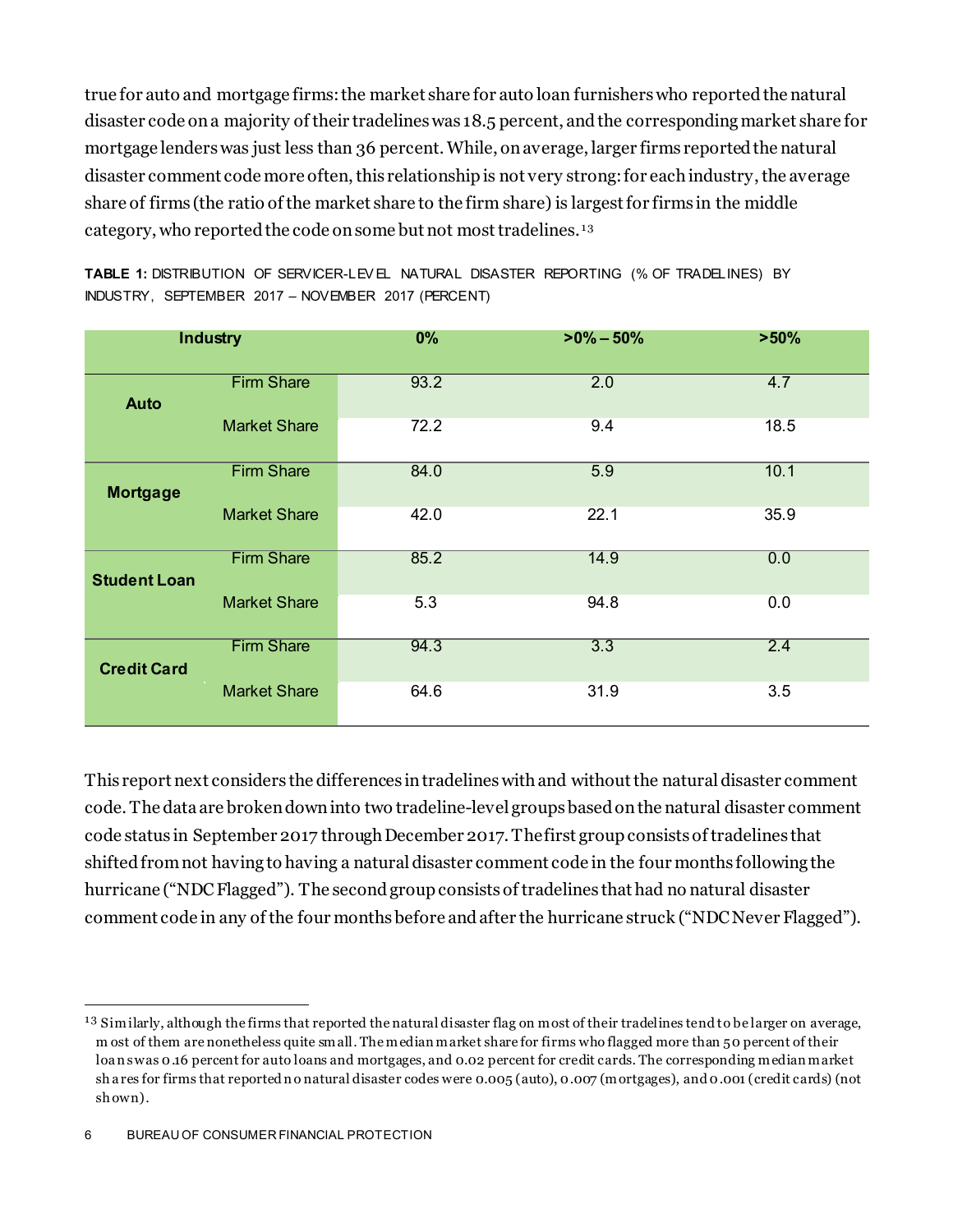To assess whether there were differences in tradelines for which natural disaster comment codes were and were not reported, this analysis compares account balances and delinquency rates between the groups. It also shows whether the change in the presence of the natural disaster comment code may or may not be correlated with changes in balances or delinquencies over time.

Figure 3 reports median balances for each group. Median balances differ substantially across the two groups. The NDC Flagged grouphad a pre-hurricane median balance of around \$6,790, and the NDC Never Flaggedgroup had a pre-period median balance of around \$2,690. Median balances trended downward over time for both groups and changed very little around the time of Hurricane Harvey.



FIGURE 3: MONTHLY MEDIAN BALANCES BY GROUP, APRIL 2017 - APRIL 2018

One explanation for the difference in balances is that 21 percent of consumer credit reports in the NDC Flagged group include mortgage tradelines, compared to six percentin the NDC Never Flaggedgroup. Mortgage tradelines are most likely to have the natural disaster comment code in the post-period (see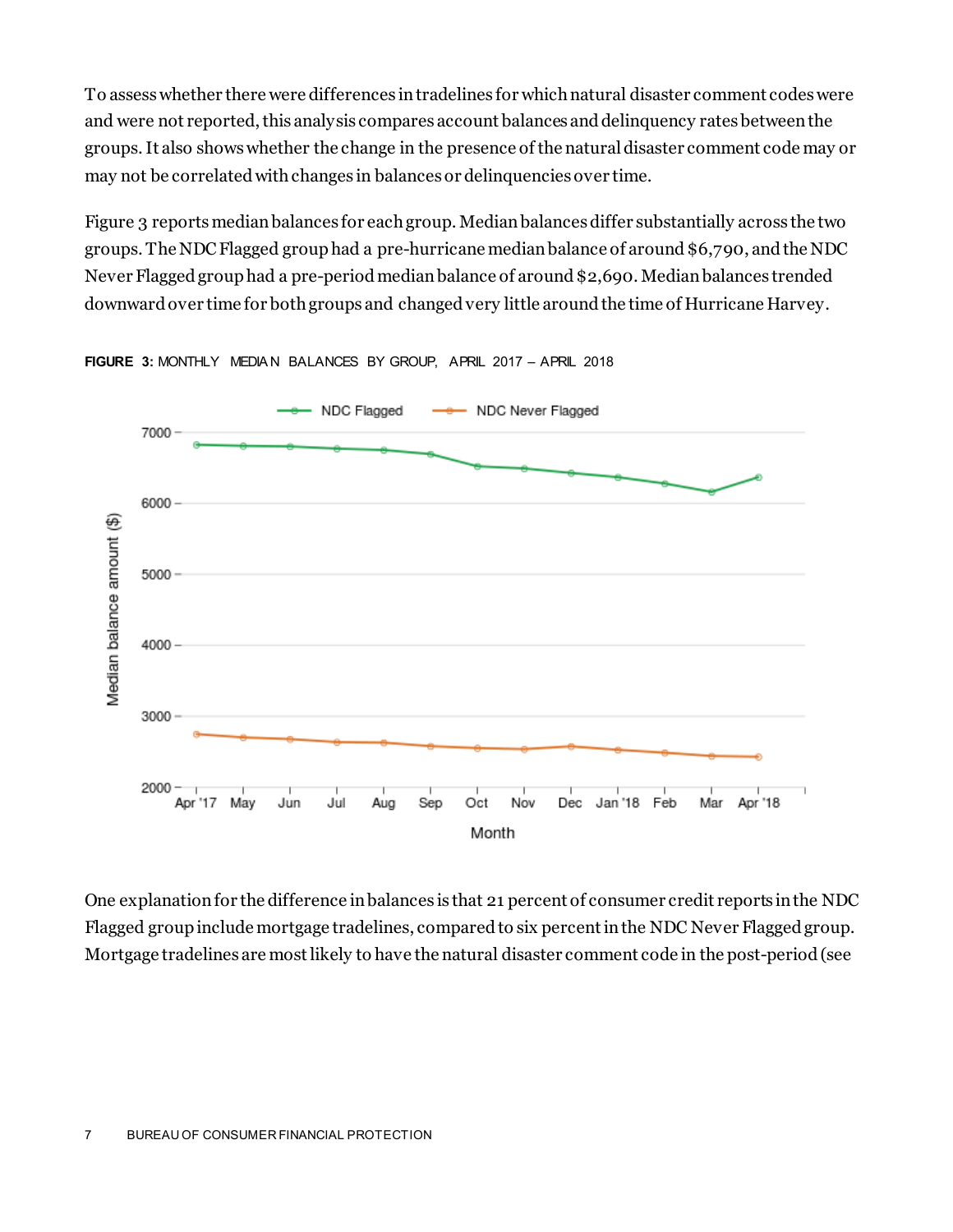Table 1) and, typically, have higher balances. Removing mortgage tradelinesnarrows the difference in pre-hurricane median balances, but the difference remains substantial at roughly \$1,900.<sup>14</sup>

Figure 4 reports the share of tradelines that are 30 or more days delinquent by group over time.  $^{15}$  The NDC Flagged group has much higher rates of delinquency compared with the NDC Never Flagged group in the months before Harvey. In August 2017 prior to the hurricane, 7.5percent of tradelines for the NDC Flagged group were delinquent compared with 3.3 percent of tradelines in the NDC Never Flagged group.



**FIGURE 4:** MONTHLY DELINQUENCY RATES BY GROUP, APRIL 2017 – APRIL 2018

In the post-hurricane period, the delinquency rate for the NDC Flagged group decreased considerably, to 1.8 percent in October 2017 and remained roughly constant through December 2017. The delinquency rate for the NDC Flagged groups' tradelines was 3.6 percentin April 2018, eight months

l

<span id="page-8-0"></span><sup>1 4</sup> Ex cluding mortgage tradelines reduces some of the difference in levels for median balances, but trends between A pril 2017 a n d April 2018 are similar.

<span id="page-8-1"></span><sup>1 5</sup> Similar patterns exist if 60+ day and 90+ day delinquencies are used.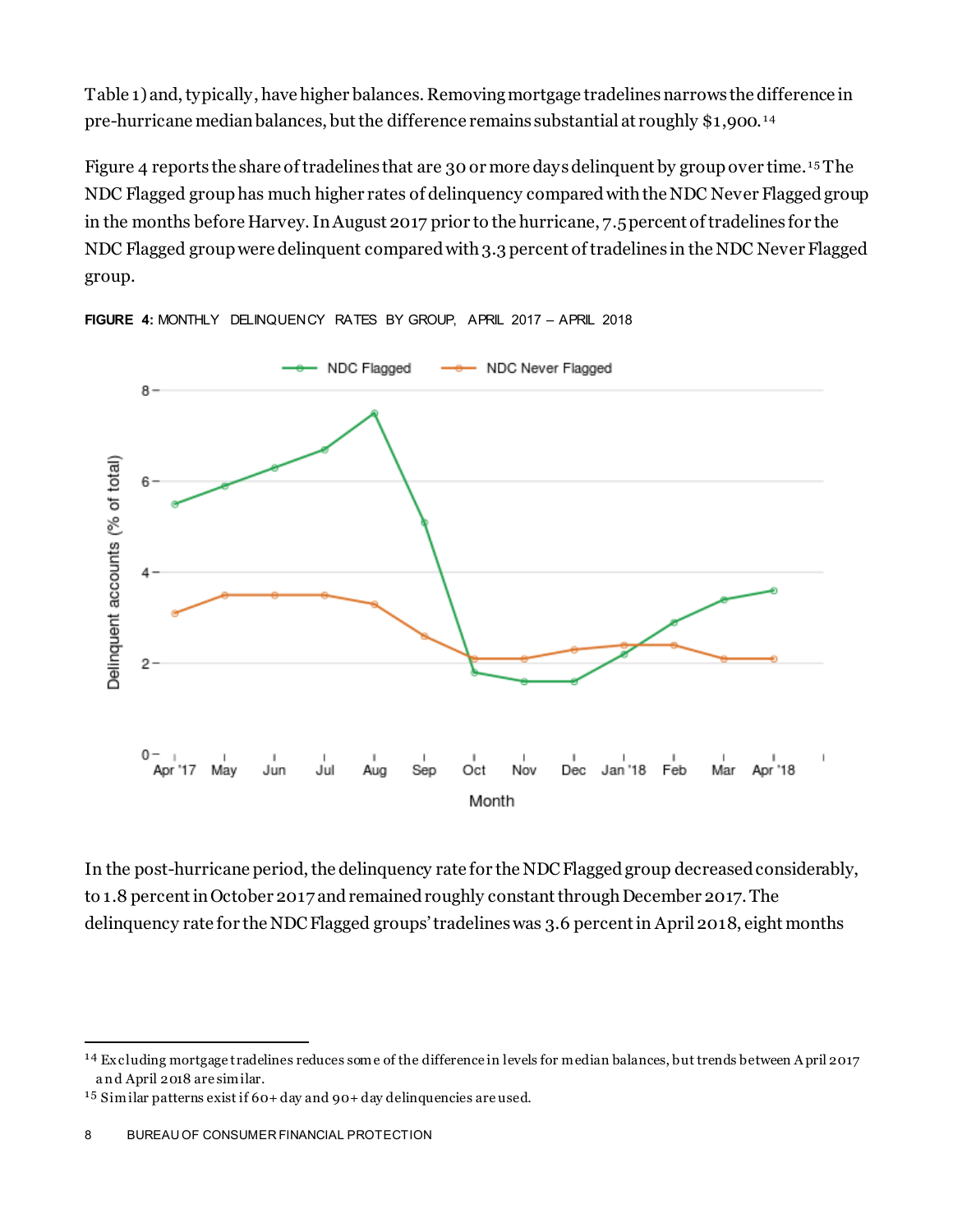after the hurricane. In comparison, the delinquency rate for tradelines in the NDC Never Flagged group trendedslightly downwardto 2.1 percent by April 2018.

Further analysis (not shown) reveals that much of the decrease in delinquencies occurreddue to tradelines that were delinquent in the pre-hurricane period. When the natural disaster comment code was applied, the tradelines no longer appeared as delinquent. As a result, delinquency rates fell immediately after the hurricane, but began to slowly increase starting in December 2017. This pattern occurs for both mortgage and non-mortgage tradelines.

The final portion of this analysis reports differences in credit scores among consumers whose credit reports received a natural disaster comment code on at least one tradeline after Hurricane Harvey. Compared with the monthly tradeline-level analysis of balances and delinquency above, this analysis uses quarterly consumer-leveldata. "NDC Flagged" includes consumers whose credit reports had at least one tradeline with the natural disaster comment code. "NDC Never Flagged" is defined as consumers whose credit reports had no tradelineswith a natural disaster comment code.

Table 2 shows the distributionof credit scores over time for both the NDC Flagged and NDC Never Flagged groups. <sup>16</sup> The median credit score in June 2017 was 689 for the NDC Never Flagged group and 668 for the NDC Flagged group. The median credit score increased slightly for the NDC Never Flagged group, reaching 701 in March 2018. For the NDC Flagged group, the median credit score was roughly constant over time from June 2017 to March 2018. For both NDC Never Flagged and NDC Flagged, the 75th and 95th percentiles were roughly constant over time (not shown).

The distribution falling between the  $5<sup>th</sup>$  and  $25<sup>th</sup>$  percentiles shows some change over the period of analysis. The range narrows for the NDC Flagged group between June 2017 and December 2017, indicating that there is a compression of the distribution of credit scores at the bottom. This is largely driven by changes at the  $5<sup>th</sup>$  percentile of credit scores. The  $5<sup>th</sup>$  percentile for the NDC Flagged group increased 11 points and 13 points from June to September 2017 and September to December 2017, respectively. For the same time periods, the 5<sup>th</sup> percentile for the NDC Never Flagged group increased seven points and five points, respectively.

From December 2017 to March 2018, the range of credit scores between the  $5<sup>th</sup>$  and  $25<sup>th</sup>$  percentiles once again expandedfor the NDC Flagged group. The fifth percentile decreased six points (from 500 to 494) for the NDC Flagged group while the 25<sup>th</sup> percentile for the group held steady. In contrast, the fifth percentile and 25th percentile increased five points for the NDC Never Flaggedgroup. These patterns align with the observed trendin delinquencies among NDC Flagged tradelines after the hurricane. The

<span id="page-9-0"></span><sup>&</sup>lt;sup>16</sup> Th is analysis makes use of a commercially available scoring a lgorithm to measure consumer credit scores. l